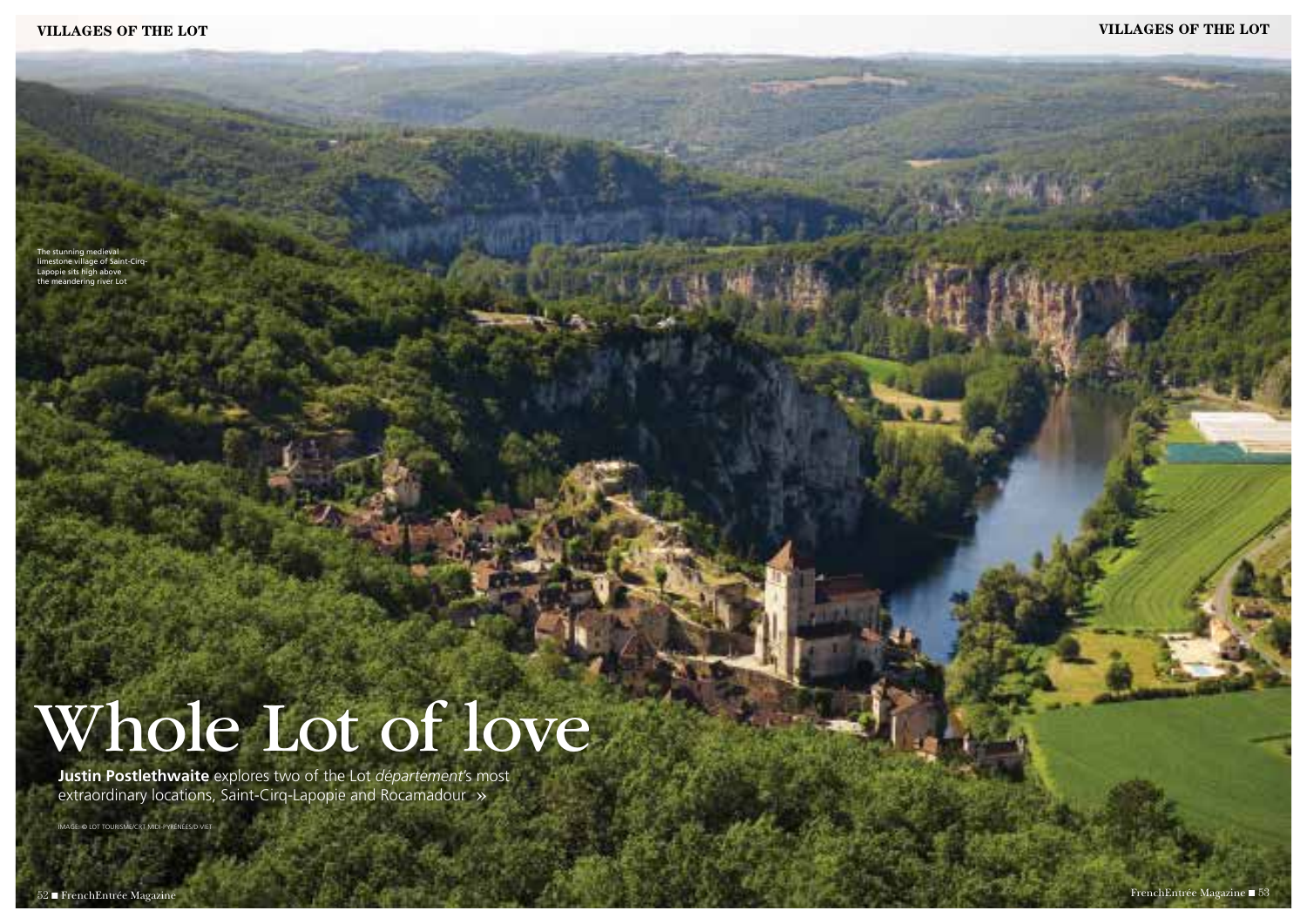

The anticipation was high and the autumn<br>
fog low as I approached the most vaunted<br>
of the Lot *département*'s six Plus Beaux<br>
Villages de France, a medieval beauty<br>
35kms east of Cahors that's perched 300<br>
feet above the fog low as I approached the most vaunted of the Lot *département*'s six Plus Beaux Villages de France, a medieval beauty 35kms east of Cahors that's perched 300

The omens were good for my debut visit to Saint-Cirq-Lapopie which, over the years – nigh on five centuries, as it turns out – has earned many plaudits, from architectural aesthetes, history lovers and, more recently, tourists. The increasing number of the latter is largely thanks to the village securing first place in a national TV competition to find 'France's Favourite Village' in 2012.

Although visitor figures have rocketed, my early, post *petit-déj* arrival meant that I was one of only a handful of intrigued devotees on parade. The locals hardly boost the numbers – there are only 217 residents. After a guided tour that was Monty Pythonesque in its absurdity – as he dispensed historic facts and figures, my enthusiastic young guide cagily points out buildings rendered invisible by the fog – I decided to wait for the mist to lift before attempting the obligatory panoramic photos of this jewel of the



Causses du Quercy Regional Natural Park. Heading downhill, out of the village, I met Adeline, a local *salon de thé* owner and the queen of *pastis*. However, this doesn't mean that she can out-drink anyone who challenges her as, in this corner of the Midi-Pyrénées, *pastis* consumption is rather more sedate and means only one thing: cake.



# GET YOUR GOAT: ROCAMADOUR CHEESE



If you haven't heard of Rocamadour – or, heaven forbid, ever recognised a photo of it – there's a chance you will have at least heard of its celebrated AOC (*Appellation d'Origine Contrôlée*) goat's cheese.

why not drop in to buy a few samples from en producing the good stuff for 30 years o of his 150-strong herd of alpine goats. The tried and way of devouring this creamy fresh cheese is simply grilled on uette toasts with a well-dressed salad, accompanied by a odied glass of Cahors red.

*Pastis du Quercy* is an artery-alarming, buttery and sugary treat bound in filo pastry with an apple filling and perhaps a splash of local booze. It's a kind of strudel with a French accent and certainly not a treat for calorie counters. As I enjoyed coffee with a warm wedge of this crunchy, sticky *petit plaisir*, Adeline explained the lengthy process involved in its creation. You need a very large table – think decorator's or ping-pong – on which to stretch and roll out a huge, thin rectangle of pastry, onto which you dot fruit slices and sprinkle sugar before forming it into a sausage shape in a snail-style circle to bake. It's a two-person job and *Pastis du Quercy* has been made with pride and passion by Adeline's family for over 20 years. »

● Ferme Lacoste, Les Alix, 46500 Rocamadour; +33 (0)5 65 33 62 66



Discuss holidays and living in France at www.france-forum-frenchentree.com



**Above and below:** Taking a stroll around Saint-Cirq's ancient streets; Adeline at Lou Pastis Quercynois

# **Left to right:**

Pilgrims, tourists and even hot-air balloonists explore the religious relics and atmosphere at Rocamadour; A quaint scene at Saint-Cirq-Lapopie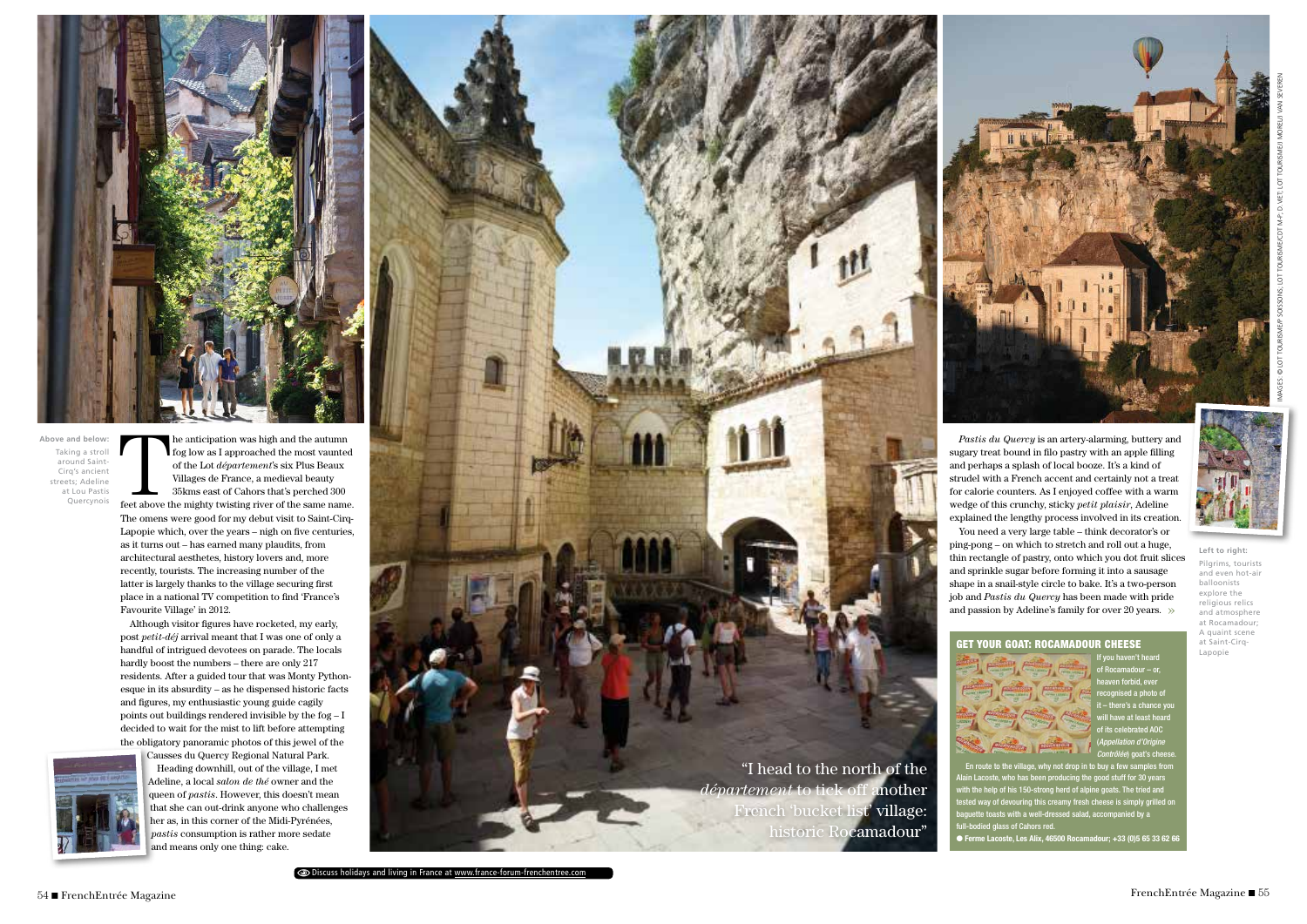



**From top:** The church at Saint-Cirq Lapopie; A fresco in Rocamadour; Exploring the small village of Rocamadour

Suitably sated, I emerged from Adeline's quaint, vintage-styled café, Lou Pastis, to be greeted by one of the finest views in all of France. As the last fluffs of fog and cloud drifted away, Saint-Cirq Lapopie slowly revealed herself against a pure *azur* backdrop. I headed back into the village and stepped back in time…

Among the narrow *ruelles* and beautiful stone and wood houses, I spotted reminders of the former trades upon which the village's initial wealth was founded. The industrious tanners and coppersmiths may be gone but some wood-turners (*roubinetaïres*) – who numbered 38 in 1810, when the village was a hub for wine cask-making – remain and now ply their trade in the name of tourism, crafting toys and gifts. Keep an eye out for the red flags around the village, which denote artisans in residence.

# the WILD & WONDERFUL CAUSSES DU QUERCY



In addition to Saint-Cirq-Lapopie and Rocamadour, the Causses du Quercy Regional Natural Park has plenty more to explore, including the historic Pech Merle caves near the confluence of the Lot and the Célé. There you

can explore an underground world of seven caverns adorned with prehistoric paintings and engravings dating back more than 20,000 years. Thanks to its unique geological make-up, the region is heaven for outdoors lovers, with endless cycling and walking trails as well as horse-riding and canoeing options.

● For more information visit www.parc-causses-du-quercy.fr

By then the views from the imposing Gothic church over the Lot Valley were suitably impressive. It was easy to see why this fortified feudal village was so vigorously defended by tactically-astute seigneurs, warring 16th century French religious groups and even the English – one of its gates is called La Porte des Anglais. Next to the church are the remains of the century château-fort, first built in the 10th century by Oldoric, Viscount of Saint-Cirq. From there, in the bright mid-morning sunshine, it was only the coaches full of eager visitors which were threatening to invade…

# **ROC' OF AGES**

The next morning, I headed to the far north of the *département* which borders the Limousin, to tick off another French 'bucket list' village. Historic Rocamadour isn't on the *Plus Beaux Villages* roster but it does form an exclusive list of perhaps two – with Bonifacio in Corsica – when it comes to French villages of precarious placement and remarkable visual impact.

It has plenty in common with Saint-Cirq, not least its gravity-defying location, seemingly clinging for its very existence on the edge of a cliff high above a river – a tributary of the Dordogne. Part of Rocamadour's structure owes itself geologically, like Saint-Cirq, to its limestone Causses du Quercy setting (*see the boxout below left*) and it too has an almost shockingly low number of residents – 40 in winter, 630 in summer.  $\gg$ 

"Among the narrow *ruelles* and beautiful stone and wood houses, I spotted reminders of the village's former trades"